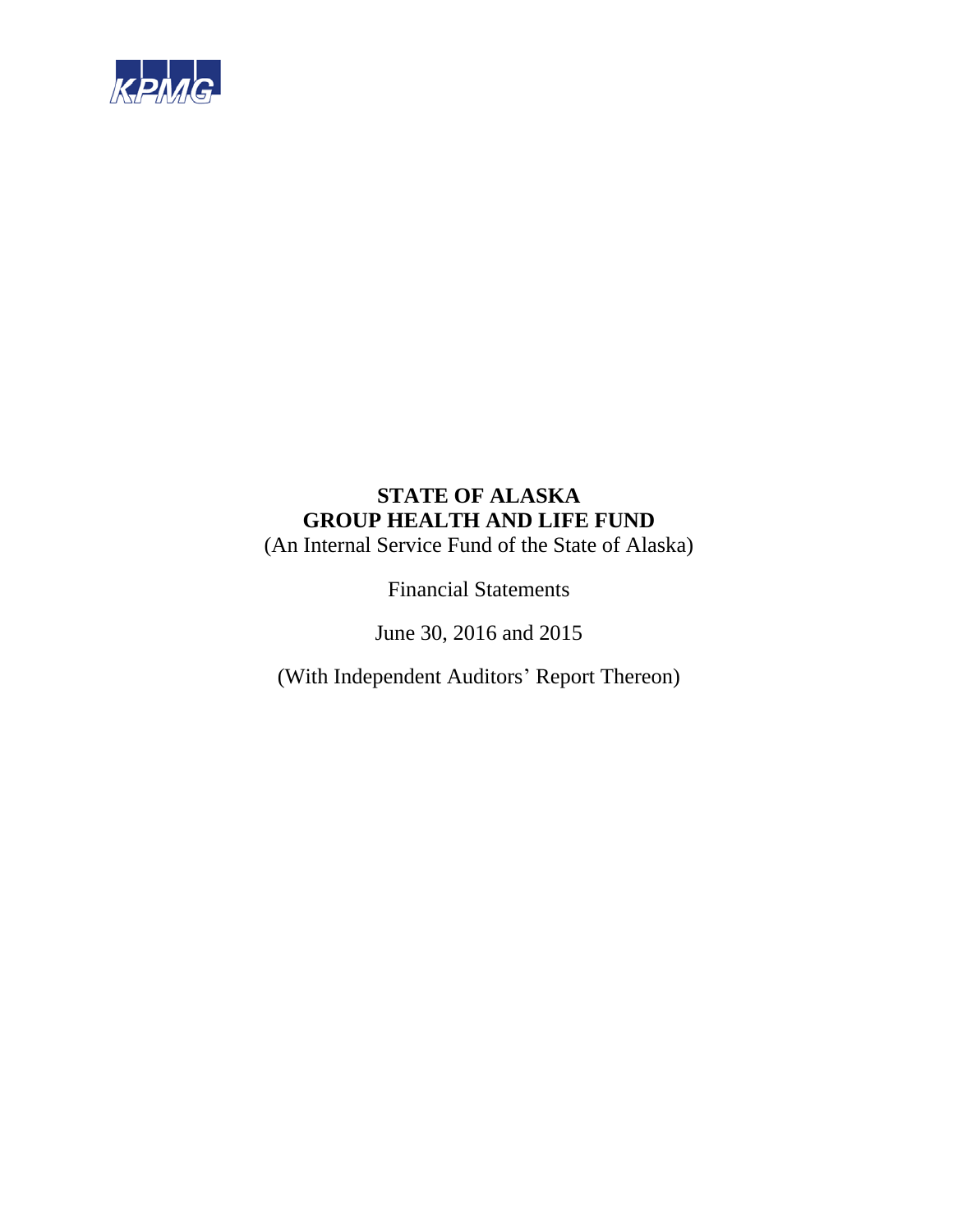### **Table of Contents**

|                                                  | Page(s)   |
|--------------------------------------------------|-----------|
| <b>Independent Auditors' Report</b>              | $1 - 2$   |
| Management's Discussion and Analysis (Unaudited) | $3 - 7$   |
| <b>Statements of Fiduciary Net Position</b>      | 8         |
| Statements of Changes in Fiduciary Net Position  | 9         |
| <b>Statements of Cash Flows</b>                  | 10        |
| <b>Notes to Financial Statements</b>             | $11 - 14$ |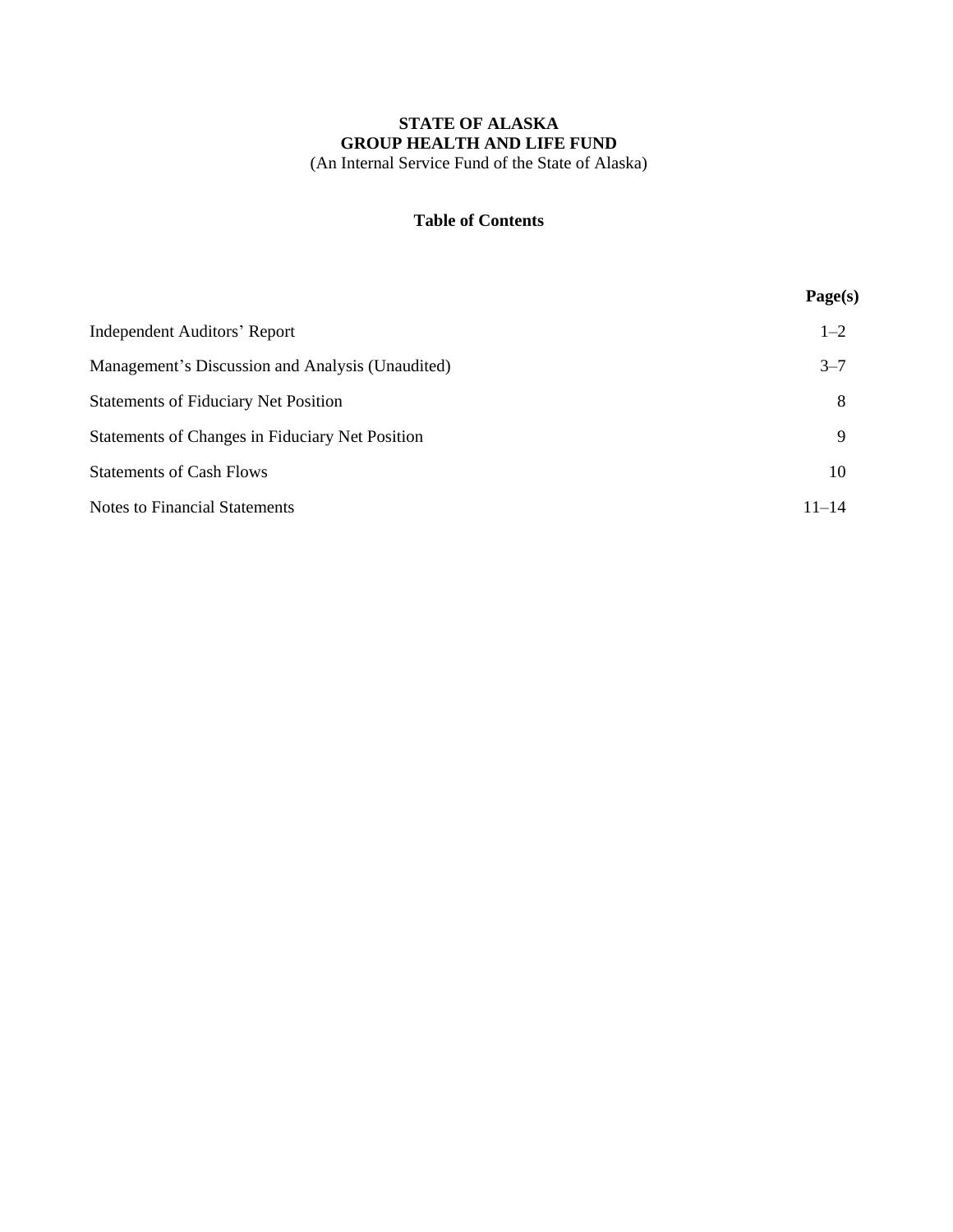

**KPMG LLP**  Suite 600 701 West Eighth Avenue Anchorage, AK 99501

### **Independent Auditors' Report**

The Division of Retirement and Benefits and Members of the Alaska Retirement Management Board State of Alaska Group Health and Life Fund:

We have audited the accompanying financial statements of the State of Alaska Group Health and Life Fund (the Plan), an internal service fund of the State of Alaska, as of and for the years ended June 30, 2016 and 2015, and the related notes to financial statements, which collectively comprise the Plan's basic financial statements as listed in the table of contents.

### *Management's Responsibility for the Financial Statements*

Management is responsible for the preparation and fair presentation of these financial statements in accordance with U.S. generally accepted accounting principles; this includes the design, implementation, and maintenance of internal control relevant to the preparation and fair presentation of financial statements that are free from material misstatement, whether due to fraud or error.

### *Auditors' Responsibility*

Our responsibility is to express an opinion on these financial statements based on our audits. We conducted our audits in accordance with auditing standards generally accepted in the United States of America. Those standards require that we plan and perform the audits to obtain reasonable assurance about whether the financial statements are free from material misstatement.

An audit involves performing procedures to obtain audit evidence about the amounts and disclosures in the financial statements. The procedures selected depend on the auditors' judgment, including the assessment of the risks of material misstatement of the financial statements, whether due to fraud or error. In making those risk assessments, the auditor considers internal controls relevant to the entity's preparation and fair presentation of the financial statements in order to design audit procedures that are appropriate in the circumstances, but not for the purpose of expressing an opinion on the effectiveness of the entity's internal control. Accordingly, we express no such opinion. An audit also includes evaluating the appropriateness of accounting policies used and the reasonableness of significant accounting estimates made by management, as well as evaluating the overall presentation of the financial statements.

We believe that the audit evidence we have obtained is sufficient and appropriate to provide a basis for our audit opinion.

### *Opinion*

In our opinion, the financial statements referred to above present fairly, in all material respects, the fiduciary net position of the State of Alaska Group Health and Life Fund as of June 30, 2016 and 2015, and its changes in fiduciary net position and cash flows for the years then ended, in accordance with U.S. generally accepted accounting principles.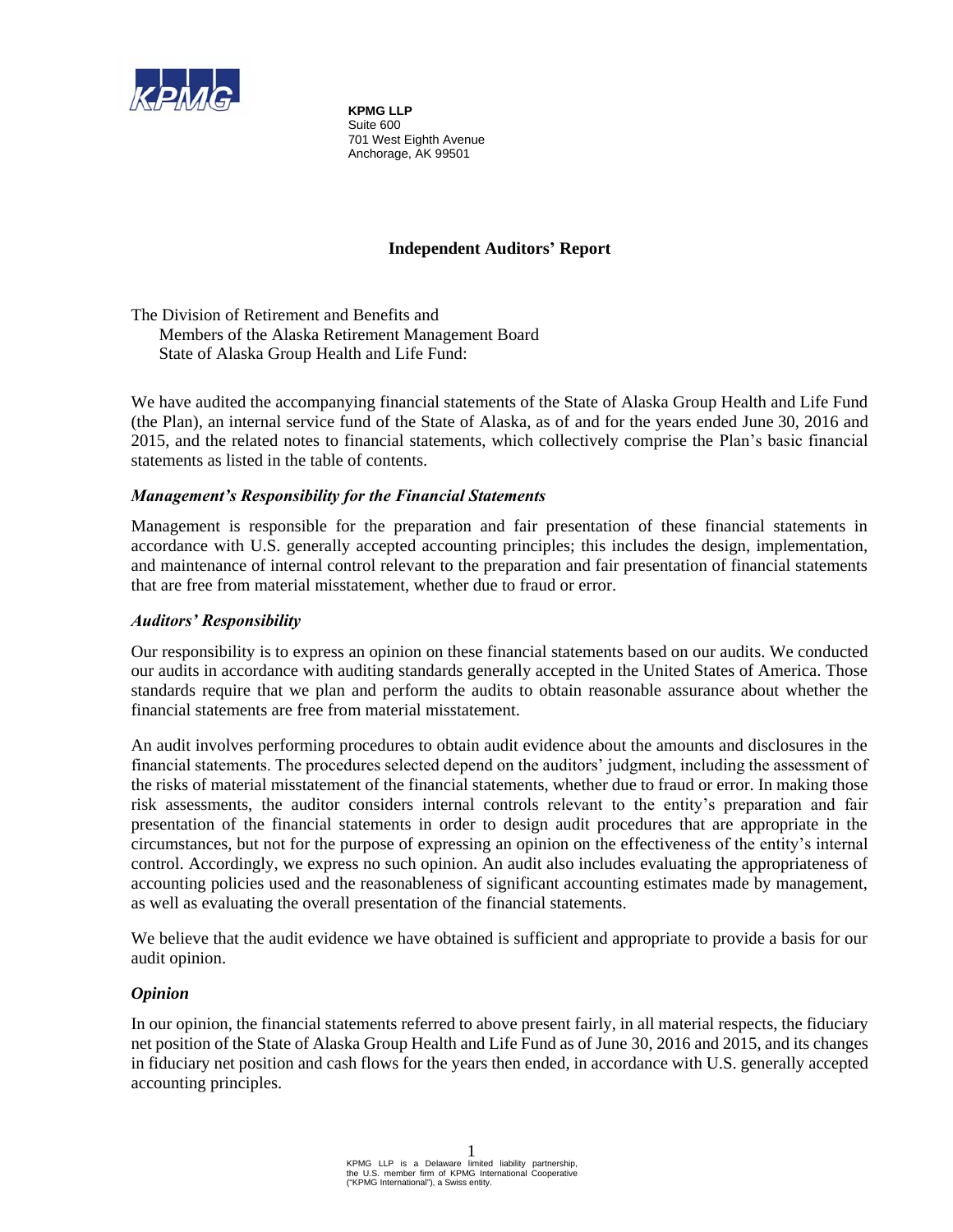

### *Other Matter*

### *Required Supplementary Information*

U.S. generally accepted accounting principles require that the Management's Discussion and Analysis, on pages 3–7, be presented to supplement the basic financial statements. Such information, although not a part of the basic financial statements, is required by the Governmental Accounting Standards Board, who considers it to be an essential part of financial reporting for placing the basic financial statements in an appropriate operational, economic, or historical context. We have applied certain limited procedures to the required supplementary information in accordance with auditing standards generally accepted in the United States of America, which consisted of inquiries of management about the methods of preparing the information and comparing the information for consistency with management's responses to our inquiries, the basic financial statements, and other knowledge we obtained during our audit of the basic financial statements. We do not express an opinion or provide any assurance on the information because the limited procedures do not provide us with sufficient evidence to express an opinion or provide any assurance.



April 6, 2017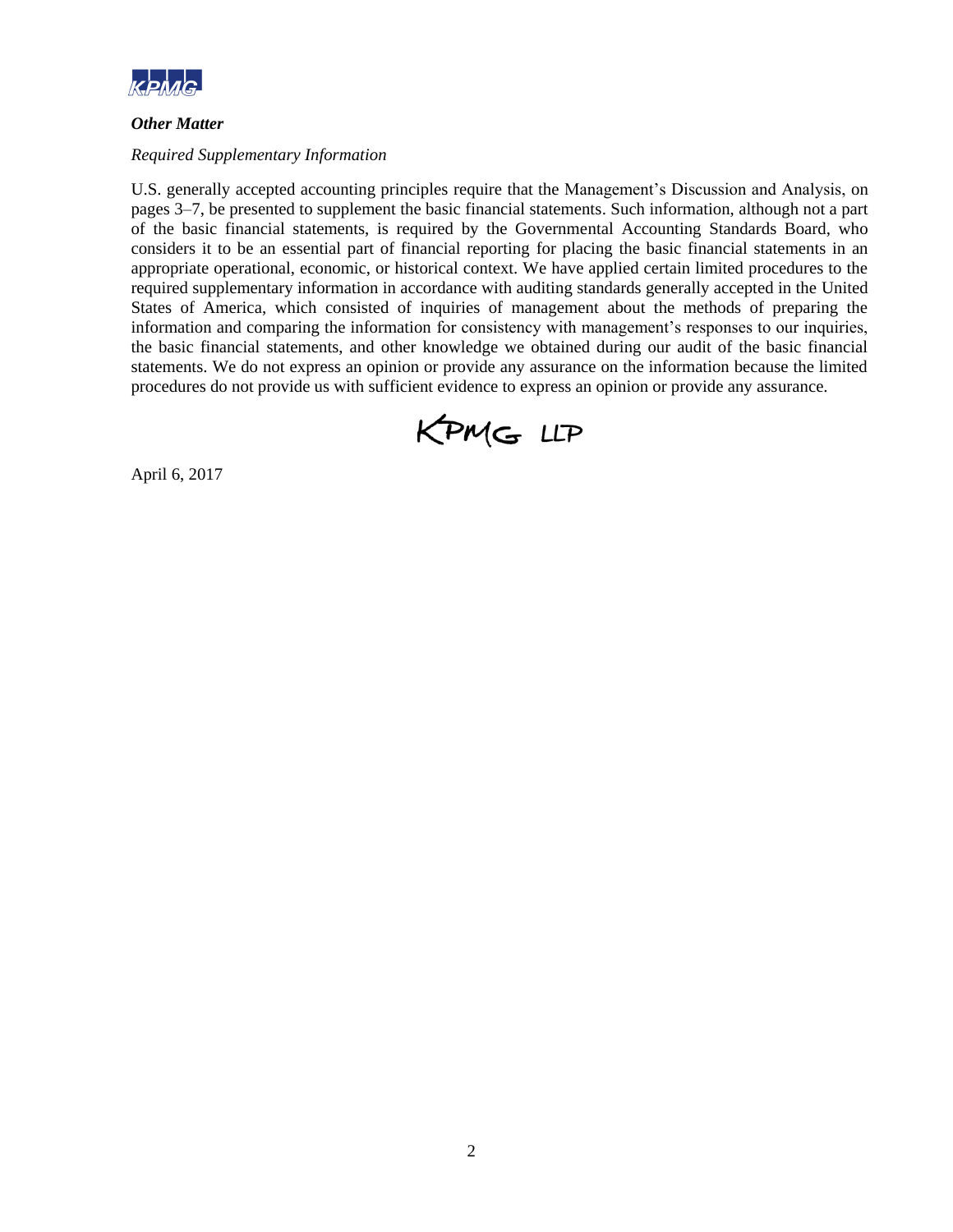(An Internal Service Fund of the State of Alaska)

Management's Discussion and Analysis (Unaudited)

June 30, 2016 and 2015

This section presents management's discussion and analysis (MD&A) of the Group Health and Life Fund's (the Plan) financial condition and performance for the years ended June 30, 2016 and 2015. This section is presented as a narrative overview and analysis. Please read the MD&A in conjunction with the financial statements and notes to financial statements to better understand the financial condition and performance of the Plan during the fiscal years ended June 30, 2016 and 2015. Information for fiscal year 2014 is presented for comparative purposes.

### **Financial Highlights**

The Plan's financial highlights as of June 30, 2016 were as follows:

- The Plan's net position decreased by \$8.5 million during fiscal year 2016.
- The Plan's health insurance premiums during fiscal year 2016 totaled \$118.0 million, a decrease of \$5.2 million from fiscal year 2015.
- The Plan's interest and dividend income during fiscal year 2016 were \$127,024.
- The Plan's benefit expense during fiscal year 2016 totaled \$130.9 million, an increase of \$9.4 million from fiscal year 2015.
- The Plan's administrative expense during fiscal year 2016 totaled \$5.4 million.
- The Plan required a transfer in of \$7.5 million from the General Fund.

### **Overview of the Financial Statements**

This discussion and analysis is intended to serve as an introduction to the Plan's basic financial statements. The Plan's financial statements comprise four components: (1) statement of fiduciary net position; (2) statement of changes in fiduciary net position; (3) statement of cash flows; and (4) notes to financial statements.

*Statement of Fiduciary Net Position* – This statement presents information regarding the Plan's assets, liabilities, and resulting net position. This statement reflects the Plan's cash and cash equivalents, receivables, and other assets less liabilities at June 30, 2016 and 2015.

*Statement of Changes in Fiduciary Net Position* – This statement presents how the Plan's net position changed during the fiscal years ended June 30, 2016 and 2015, as a result of health insurance premiums, interest and dividend income, and operating expenses.

*Statement of Cash Flows* – This statement presents cash flows from operations and investing activities. The Plan presents its cash flows statement using the direct method for reporting cash received and disbursed during the fiscal year.

The above statements represent resources available for investment and payment of benefits as of June 30, 2016 and 2015, and the sources and uses of those funds during fiscal years 2016 and 2015.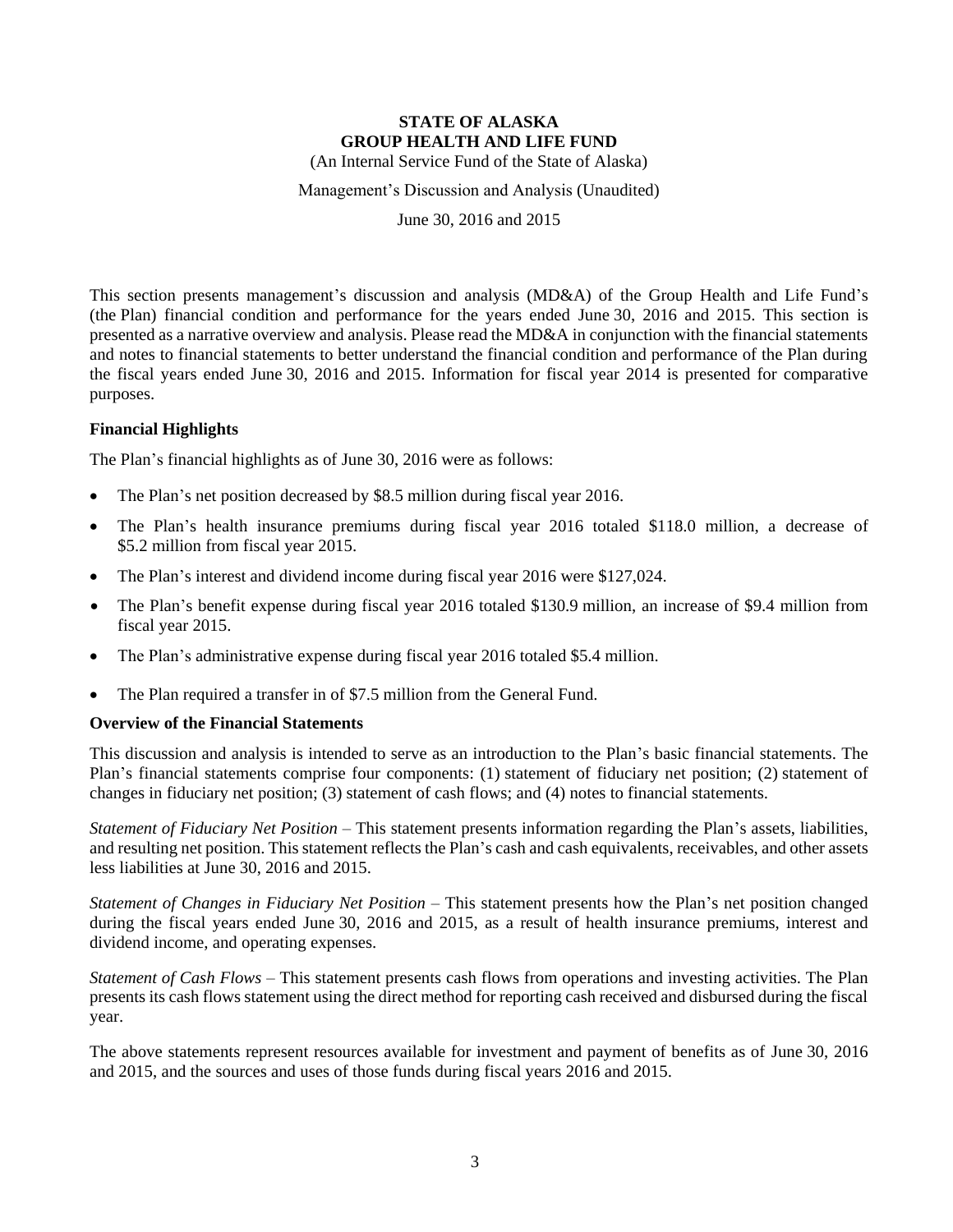(An Internal Service Fund of the State of Alaska)

Management's Discussion and Analysis (Unaudited)

June 30, 2016 and 2015

*Notes to Financial Statements* – The notes to financial statements are an integral part of the financial statements and provide additional detailed information and schedules that are essential to a full understanding of the Plan's financial statements.

## **Condensed Financial Information**

| <b>Fiduciary net position</b>         |            |            |                |               |              |  |
|---------------------------------------|------------|------------|----------------|---------------|--------------|--|
| <b>Position increase (decrease)</b>   |            |            |                |               |              |  |
| <b>Description</b>                    | 2016       | 2015       | <b>Amount</b>  | Percentage    | 2014         |  |
| Assets:                               |            |            |                |               |              |  |
| \$.<br>Cash and cash equivalents      | 15,095,401 | 30,808,700 | (15,713,299)   | $(51.0)\%$ \$ | 34, 337, 324 |  |
| Due from State of Alaska General Fund | 7,491,389  | 2,182,137  | 5,309,252      | 243.3         |              |  |
| Other receivable                      |            |            |                |               | 263          |  |
| Other assets                          | 931,064    | 931,064    |                |               | 1,606,871    |  |
| Total assets                          | 23,517,854 | 33,921,901 | (10, 404, 047) | (30.7)        | 35,944,458   |  |
| Liabilities:                          |            |            |                |               |              |  |
| Claims payable                        | 16,831,000 | 16,114,684 | 716,316        | 4.4           | 18,023,000   |  |
| Due to State of Alaska General Fund   |            | 2,211,537  | (2,211,537)    | (100.0)       | 859,331      |  |
| Accrued expenses                      | 479,592    | 842,179    | (362, 587)     | (43.1)        | 430,314      |  |
| <b>Total liabilities</b>              | 17,310,592 | 19,168,400 | (1,857,808)    | (9.7)         | 19,312,645   |  |
| Net position<br>\$                    | 6,207,262  | 14,753,501 | (8,546,239)    | $(57.9)\%$ \$ | 16,631,813   |  |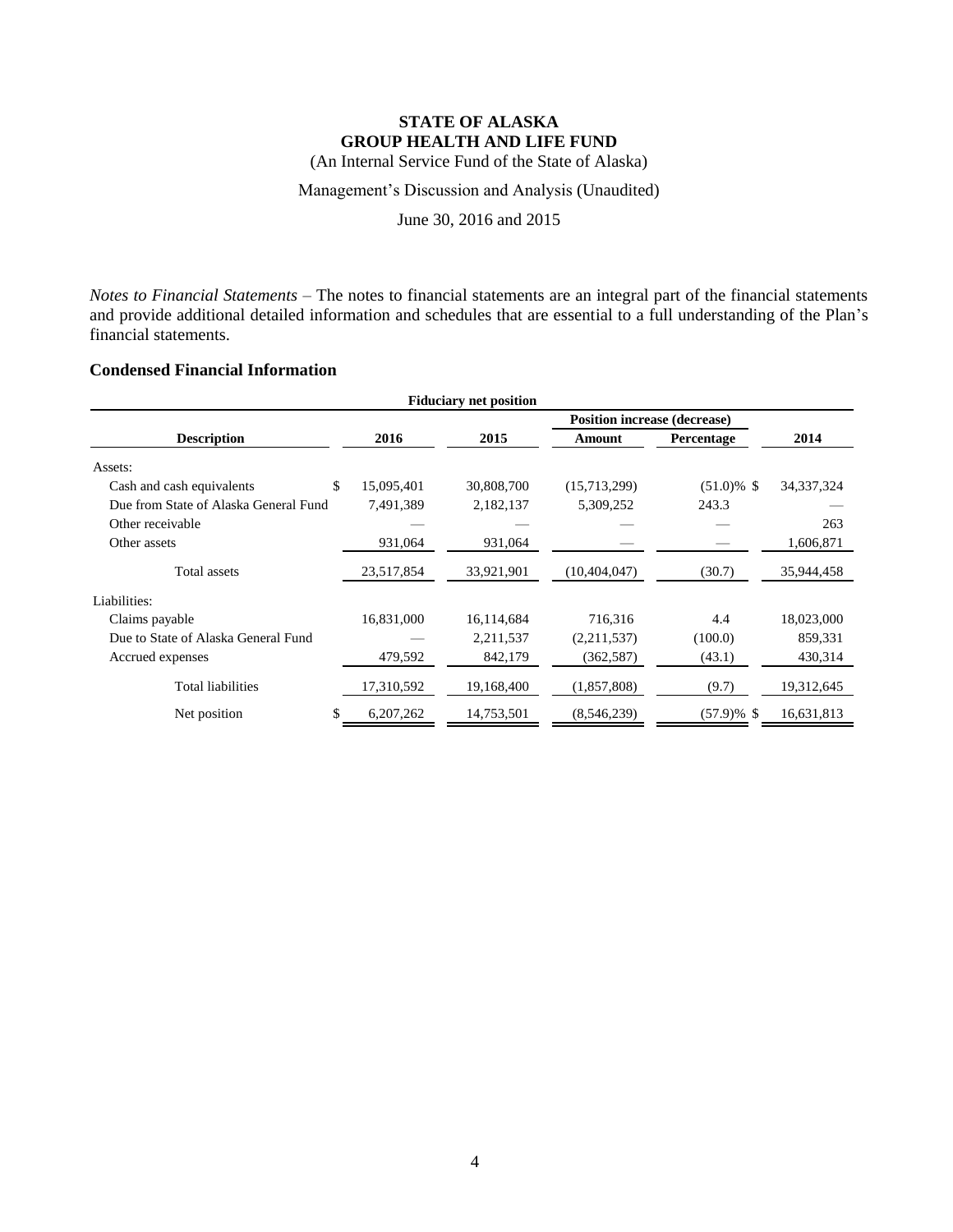(An Internal Service Fund of the State of Alaska)

Management's Discussion and Analysis (Unaudited)

June 30, 2016 and 2015

### **Condensed Financial Information, Continued**

| Changes in fiduciary net position   |                 |             |                |               |             |  |  |
|-------------------------------------|-----------------|-------------|----------------|---------------|-------------|--|--|
| <b>Position increase (decrease)</b> |                 |             |                |               |             |  |  |
| <b>Description</b>                  | 2016            | 2015        | Amount         | Percentage    | 2014        |  |  |
| Net position, beginning of year     | 14,753,501<br>S | 16,631,813  | (1,878,312)    | $(11.3)\%$ \$ | 25,039,878  |  |  |
| Operating revenues:                 |                 |             |                |               |             |  |  |
| Health insurance premiums           | 118,044,392     | 123,246,330 | (5,201,938)    | (4.2)         | 124,675,001 |  |  |
| Other revenue                       | 2,039,274       | 1,617,284   | 421.990        | 26.1          | 593,724     |  |  |
| Total operating revenues            | 120,083,666     | 124,863,614 | (4,779,948)    | (3.8)         | 125,268,725 |  |  |
| Operating expenses:                 |                 |             |                |               |             |  |  |
| Healthcare benefits                 | 130,861,656     | 121,448,036 | 9.413.620      | 7.8           | 129,947,203 |  |  |
| Administrative                      | 5,395,273       | 5,464,020   | (68, 747)      | (1.3)         | 3,982,679   |  |  |
| Total operating expenses            | 136,256,929     | 126,912,056 | 9,344,873      | 7.4           | 133,929,882 |  |  |
| Operating loss                      | (16, 173, 263)  | (2,048,442) | (14, 124, 821) | 689.5         | (8,661,157) |  |  |
| Nonoperating revenues:              |                 |             |                |               |             |  |  |
| Interest and dividend income        | 127,024         | 170,130     | (43,106)       | (25.3)        | 253,092     |  |  |
| Loss before transfers in            | (16,046,239)    | (1,878,312) | (14, 167, 927) | 754.3         | 253,092     |  |  |
| State of Alaska transfer in         | 7,500,000       |             | 7,500,000      | 100.0         |             |  |  |
| Change in net position              | (8,546,239)     | (1,878,312) | (6,667,927)    | 355.0         | (8,408,065) |  |  |
| Net position, end of year           | 6,207,262<br>S  | 14,753,501  | (8,546,239)    | $(57.9)\%$ \$ | 16,631,813  |  |  |

### **Financial Analysis of the Plan**

The statements of fiduciary net position as of June 30, 2016 and 2015 show total assets exceeding total liabilities by \$6,207,262 and \$14,753,501, respectively. These amounts represent the total plan net position held in trust for healthcare benefits on each of those dates. The entire amount is available to cover the Plan's obligation to pay healthcare benefits for its members and their beneficiaries.

These amounts also represent a decrease in net position of \$8,546,239 or 57.9%, and \$1,878,312 or 11.3% from fiscal years 2015 and 2014, respectively. Over the long term, healthcare insurance premiums collected and investment income earned are expected to cover all costs of the plan. The Plan experienced higher utilization of the health plan, and also experienced much higher claim costs on a small group of eligible members and received a transfer of \$7.5 million from the general fund. While the Division of Retirement and Benefits (Division) works to maintain a level premium and use of network medical providers to contain costs, medical conditions exist within the membership that are currently driving costs higher than anticipated. The Division continues to work with the Plan's actuaries and administration to monitor and adjust premiums as needed to help offset these increases. The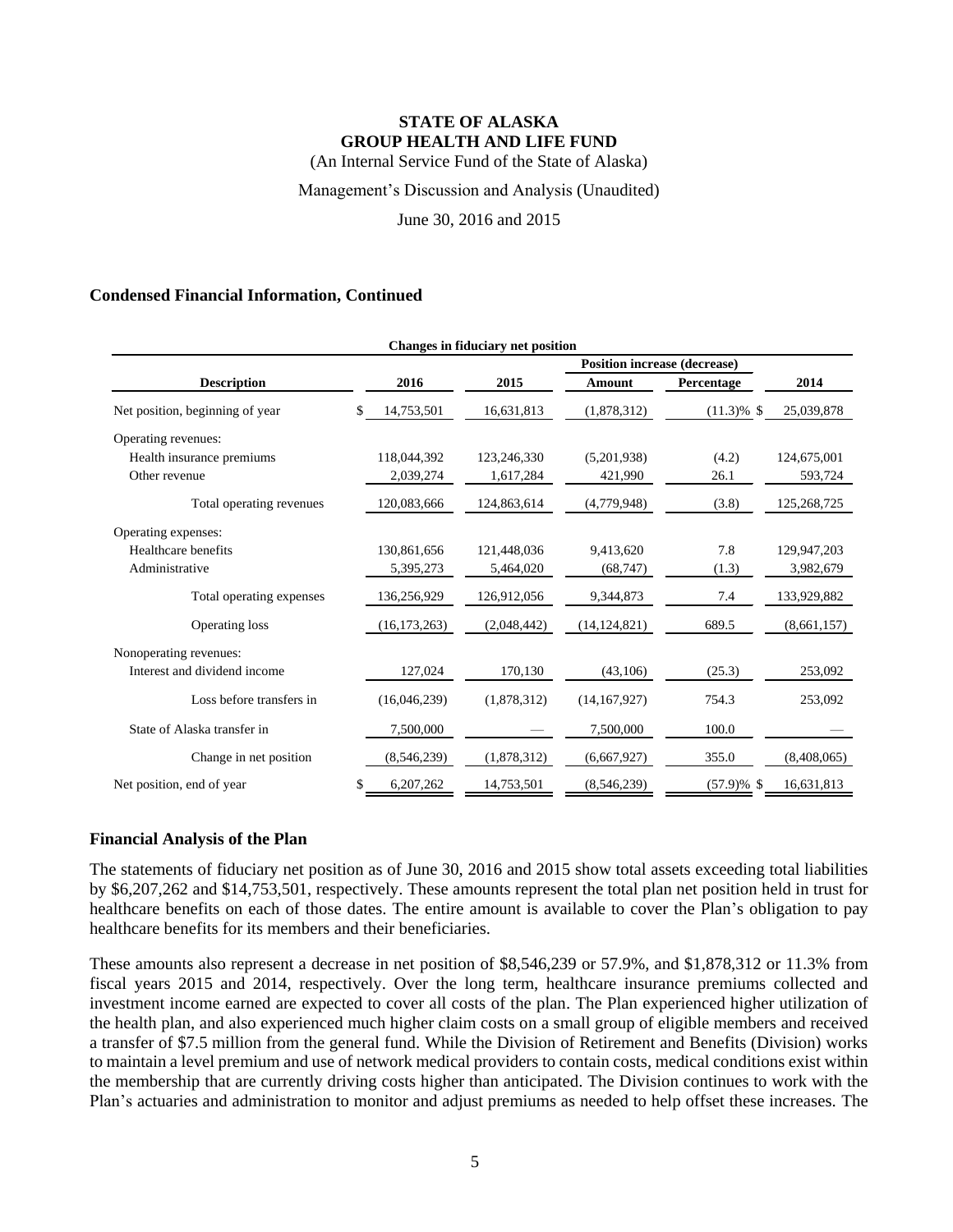(An Internal Service Fund of the State of Alaska)

Management's Discussion and Analysis (Unaudited)

June 30, 2016 and 2015

Division expects that there will continue to be increases in future healthcare costs. The Plan must continue to accumulate assets to meet current and future claim costs.

### **Insurance Premium Calculations**

The overall objective of the Plan is to have sufficient funds to meet claim costs. The insurance premiums are recommended each year by the Division's benefit consultant with the governing body's concurrence and the administrator's approval. Insurance premiums are based on the Plan's benefit year. The benefit consultant reviews the historical claims experience and administrative costs and uses that data to estimate trends to recommend premiums for the next benefit year.

### **Healthcare Insurance Premiums and Investment Income**

The revenues required to fund healthcare benefits are accumulated through a combination of employer health insurance premiums, member health insurance premiums, other income, and net investment income.

|                              | <b>Revenues</b>     |             |             |                   |             |  |
|------------------------------|---------------------|-------------|-------------|-------------------|-------------|--|
|                              | Increase (decrease) |             |             |                   |             |  |
|                              | 2016                | 2015        | Amount      | <b>Percentage</b> | 2014        |  |
| Health insurance premiums    | 118,044,392         | 123,246,330 | (5,201,938) | $(4.2)\%$ \$      | 124,675,001 |  |
| Other revenue                | 2.039.274           | 1,617,284   | 421.990     | 26.1              | 593.724     |  |
| Interest and dividend income | 127,024             | 170,130     | (43,106)    | (25.3)            | 253,092     |  |
| Total                        | 120,210,690         | 125,033,744 | (4,823,054) | $(3.9) \%$ \$     | 125.521.817 |  |

Healthcare insurance premiums benefit credit paid by the State of Alaska were \$1,346 per month per person in fiscal year 2016 and the second half of fiscal year 2015. Insurance premiums were \$1,371 for the first half of fiscal year 2015 and all of fiscal year 2014. Changes to health insurance premiums are the result of actual and anticipated changes in healthcare costs related to covered benefits. Premiums are based on historical and anticipated experience. During fiscal year 2016, there was a decrease of 315 members from fiscal year 2015, which resulted in the decrease in premiums collected.

Interest and dividend income decreased by \$43,106 or 25.3% from amounts recorded in fiscal year 2015, and \$82,962 or 32.8% from amounts recorded in fiscal year 2014. The Plan is invested in the General Fund and Other Nonsegregated Investments (GeFONSI). The GeFONSI is an investment pool managed by the State of Alaska Treasury Division in the Department of Revenue. For fiscal years 2016 and 2015, the GeFONSI investments generated 0.82% and 0.45% rates of return, respectively. The GeFONSI annualized rate of return was 0.61% over the last three years and 1.39% over the last five years. The invested balance decreased by \$15,713,299 and \$3,528,624 in fiscal years 2016 and 2015, respectively.

### **Benefits and Expenses**

The primary expense of the Plan is the payment of healthcare benefits. These cost of benefits and administering the Plan comprise the cost of operations.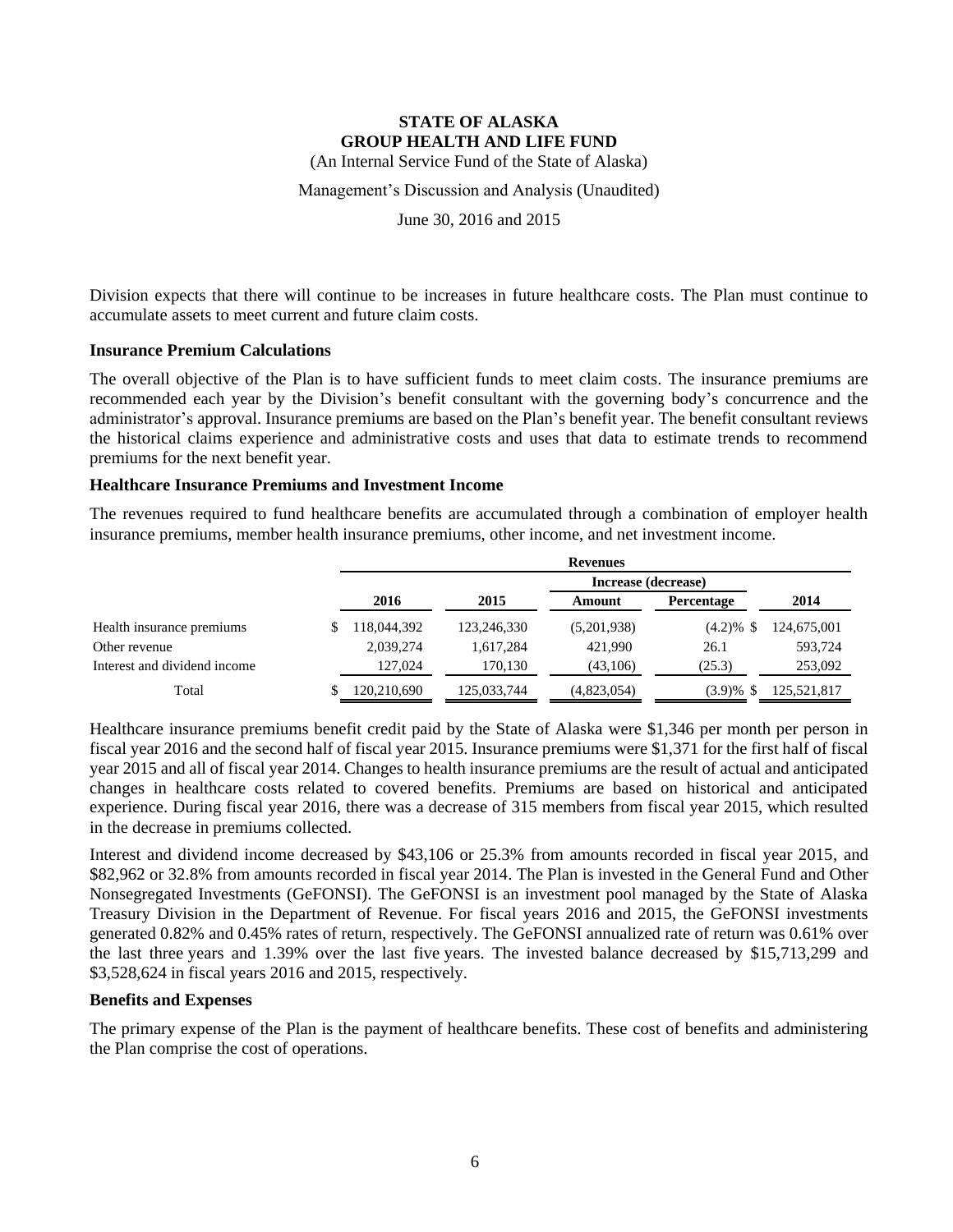(An Internal Service Fund of the State of Alaska)

### Management's Discussion and Analysis (Unaudited)

June 30, 2016 and 2015

|                     |             |                     | <b>Expenses</b> |                   |             |  |
|---------------------|-------------|---------------------|-----------------|-------------------|-------------|--|
|                     |             | Increase (decrease) |                 |                   |             |  |
|                     | 2016        | 2015                | Amount          | <b>Percentage</b> | 2014        |  |
| Healthcare benefits | 130,861,656 | 121,448,036         | 9,413,620       | 7.8%              | 129,947,203 |  |
| Administrative      | 5,395,273   | 5.464,020           | (68.747)        | (1.3)             | 3,982,679   |  |
| Total               | 136,256,929 | 126,912,056         | 9,344,873       | 7.4%              | 133.929.882 |  |

Benefit expenses increased by \$9,413,620 or 7.8% from fiscal year 2015 and decreased by \$8,499,167 or 6.5% from fiscal year 2014. Fiscal year 2016 saw a decrease in covered members and an increase in healthcare costs. Fiscal year 2015 saw a decrease in covered members and healthcare costs. The Plan contracted with two new third-party administrators (TPAs) in January 2014, both of whom use networks to help reduce healthcare benefit costs. As previously noted, the Plan is experiencing higher utilization, as well as high cost claims on a small portion of membership, which has led to the increase in healthcare costs.

Administrative expenses decreased by \$68,747 or 1.3% from fiscal year 2015, and increased by \$1,481,341 or 37.2% from fiscal year 2014. In fiscal year 2015, the Plan was required to pay \$924,000 as part of the Patient Protection and Affordable Care Act (PPACA) as the Plan is a covered entity engaged in the business of providing health insurance. Additionally, TPA costs increased over fiscal year 2015 as the Plan now pays multiple TPAs, where in prior years, there was payment only to one TPA. Costs are incurred on the number of claims processed, which there was an increase, and the Plan also encountered higher utilization and has been experiencing high cost claims on a small group of several members.

### **Economic Conditions, Market Environment, and Results**

Net investment rate of return remains below the five-year average, ending the year at 59.0% of the five-year rate of return of 1.39%. Short-term fixed income rates of returns are expected to remain low during fiscal year 2017.

Due to the increased utilization of the health plan, as well as high costs related to a small portion of membership, the Plan saw a drop in available balance for payment of health costs. The Division requested and received an appropriation of \$7.5 million to assist in the cash flow and increase the net position of the Plan. The Division continues to work on ways to reduce costs going forward as well as increase premiums moderately to counteract the drawdown of funds.

### **Requests for Information**

This financial report is designed to provide a general overview of the Plan's financial condition for those with interest in the Plan's finances. Questions concerning any of the information provided in this report or requests for additional financial information should be addressed to the following:

State of Alaska Group Health and Life Fund Division of Retirement and Benefits, Finance Section P.O. Box 110203 Juneau, Alaska 99811-02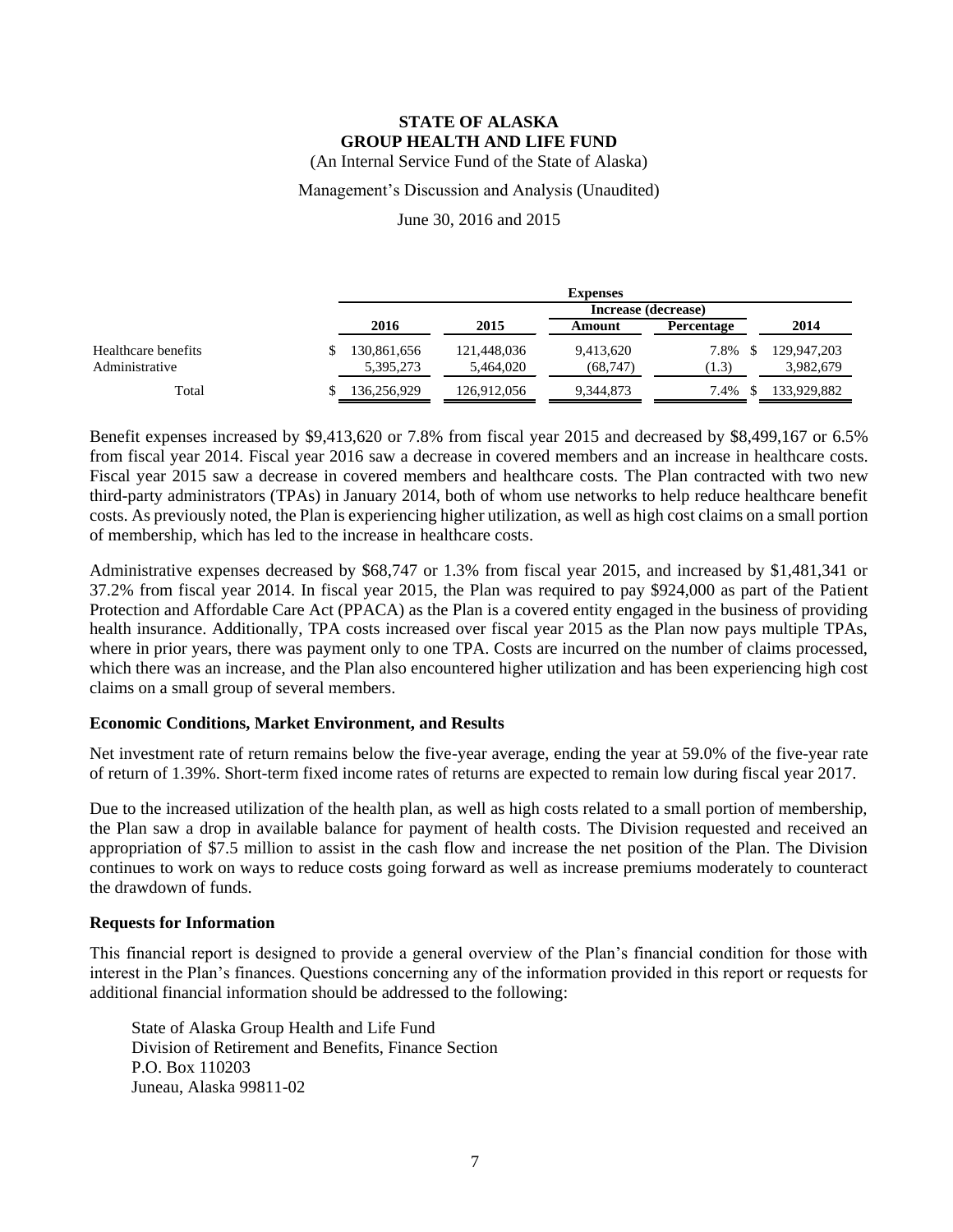(An Internal Service Fund of the State of Alaska)

## Statements of Fiduciary Net Position

June 30, 2016 and 2015

|                                                                                                                                                                                                          | 2016                                     | 2015                               |
|----------------------------------------------------------------------------------------------------------------------------------------------------------------------------------------------------------|------------------------------------------|------------------------------------|
| Assets:<br>Cash and cash equivalents (notes 2 and 3):<br>Investment in State of Alaska General Fund and Other<br>Nonsegregated Investments Pool<br>Due from State of Alaska General Fund<br>Other assets | \$<br>15,095,401<br>7,491,389<br>931,064 | 30,808,700<br>2,182,137<br>931,064 |
| Total assets                                                                                                                                                                                             | 23,517,854                               | 33,921,901                         |
| Liabilities:<br>Claims payable (note 4)<br>Due to State of Alaska General Fund (note 4)<br>Accrued expenses                                                                                              | 16,831,000<br>479,592                    | 16,114,684<br>2,211,537<br>842,179 |
| <b>Total liabilities</b>                                                                                                                                                                                 | 17,310,592                               | 19,168,400                         |
| Unrestricted net position                                                                                                                                                                                | 6,207,262                                | 14,753,501                         |

See accompanying notes to financial statements.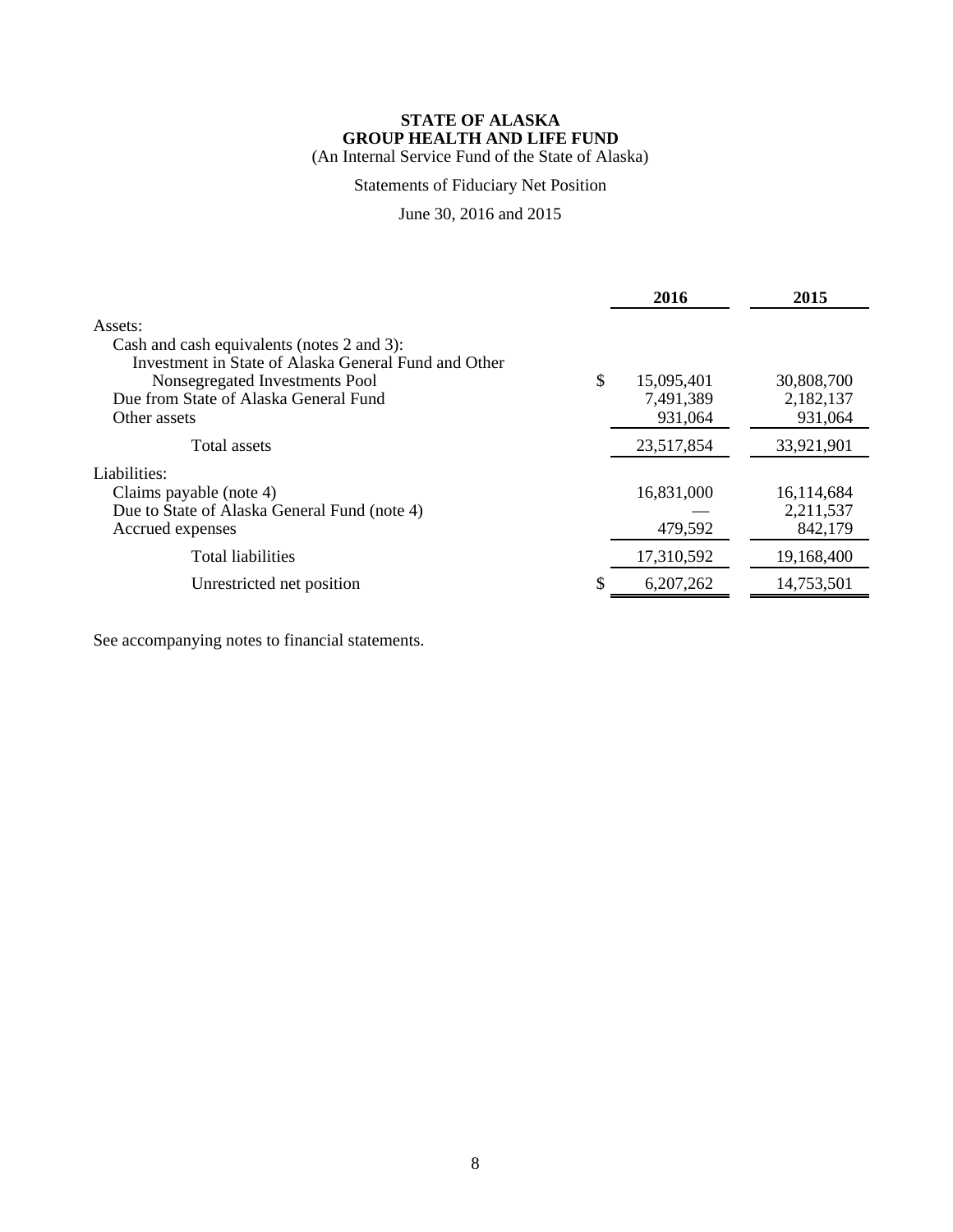(An Internal Service Fund of the State of Alaska)

## Statements of Changes in Fiduciary Net Position

### Years ended June 30, 2016 and 2015

|                                                                                                                |     | 2016                                   | 2015                                   |
|----------------------------------------------------------------------------------------------------------------|-----|----------------------------------------|----------------------------------------|
| Operating revenues:<br>Employer health insurance premiums<br>Member health insurance premiums<br>Other revenue | \$. | 102,108,434<br>15,935,958<br>2,039,274 | 106,977,672<br>16,268,658<br>1,617,284 |
| Total operating revenues                                                                                       |     | 120,083,666                            | 124,863,614                            |
| Operating expenses:<br>Healthcare benefits (note 4)<br>Administrative                                          |     | 130,861,656<br>5,395,273               | 121,448,036<br>5,464,020               |
| Total operating expenses                                                                                       |     | 136,256,929                            | 126,912,056                            |
| <b>Operating loss</b>                                                                                          |     | (16, 173, 263)                         | (2,048,442)                            |
| Nonoperating revenues:<br>Interest and dividend income                                                         |     | 127,024                                | 170,130                                |
| Loss before transfers in                                                                                       |     | (16,046,239)                           | (1,878,312)                            |
| Transfers in                                                                                                   |     | 7,500,000                              |                                        |
| Change in unrestricted net position                                                                            |     | (8,546,239)                            | (1,878,312)                            |
| Total unrestricted net position, beginning of year                                                             |     | 14,753,501                             | 16,631,813                             |
| Total unrestricted net position, end of year                                                                   |     | 6,207,262                              | 14,753,501                             |
|                                                                                                                |     |                                        |                                        |

See accompanying notes to financial statements.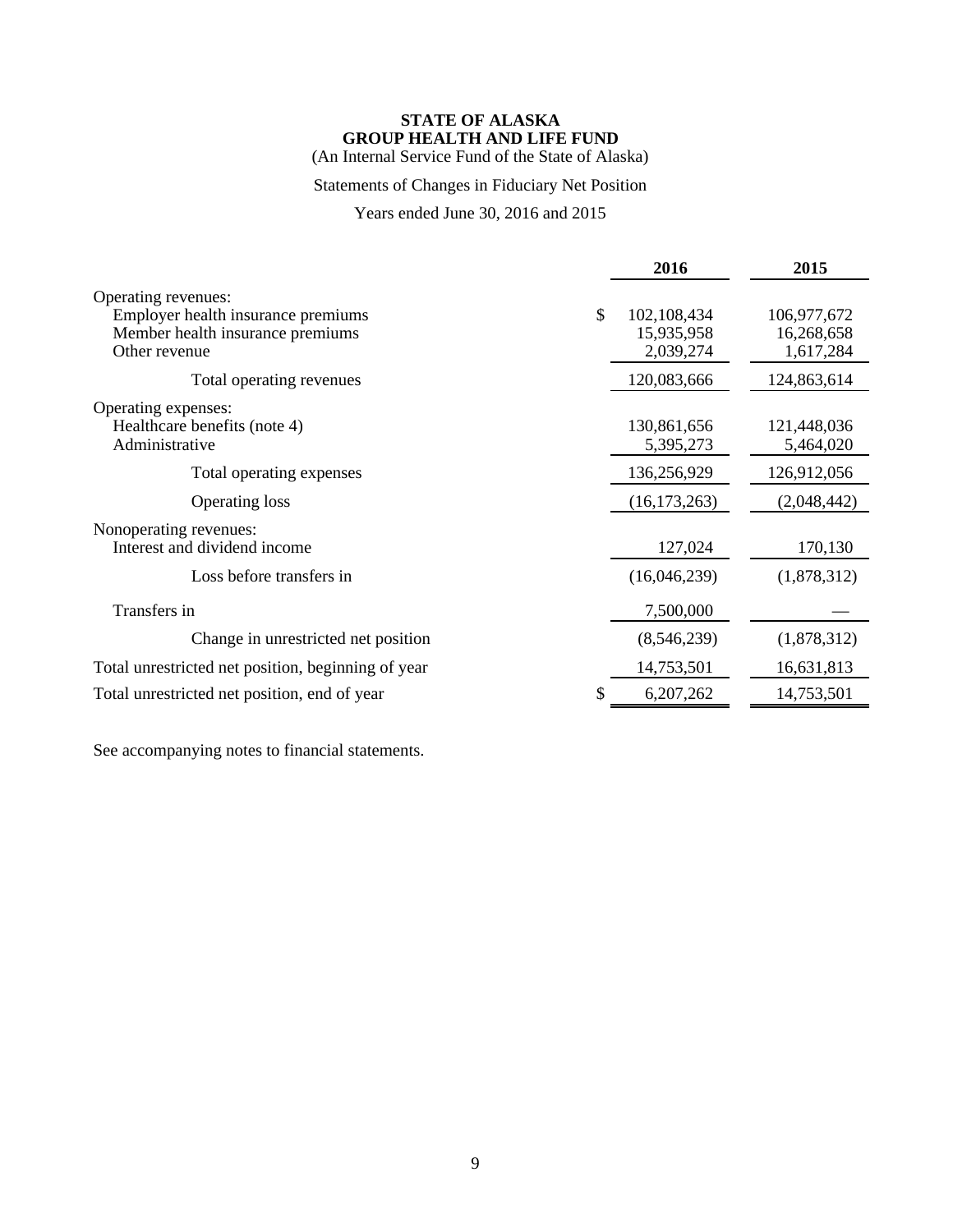(An Internal Service Fund of the State of Alaska)

## Statements of Cash Flows

## Years ended June 30, 2016 and 2015

|                                                                                                                                                                                                                                   |    | 2016                                                                     | 2015                                                                   |
|-----------------------------------------------------------------------------------------------------------------------------------------------------------------------------------------------------------------------------------|----|--------------------------------------------------------------------------|------------------------------------------------------------------------|
| Cash flows from operating activities:                                                                                                                                                                                             |    |                                                                          |                                                                        |
| Cash received for premiums from the State of Alaska<br>Cash received from third-party administrator<br>Cash payments for benefits to third-party administrator<br>Cash payments to employees<br>Cash payments to suppliers        | \$ | 118,044,392<br>2,039,274<br>(132, 356, 877)<br>(131, 664)<br>(3,435,448) | 123,246,330<br>1,617,547<br>(122,004,146)<br>(131, 846)<br>(6,426,639) |
| Net cash used in operating activities                                                                                                                                                                                             |    | (15,840,323)                                                             | (3,698,754)                                                            |
| Cash flows from investing activity:<br>Interest and dividend income received                                                                                                                                                      |    | 127,024                                                                  | 170,130                                                                |
| Net decrease in cash and cash equivalents                                                                                                                                                                                         |    | (15,713,299)                                                             | (3,528,624)                                                            |
| Cash and cash equivalents, beginning of year                                                                                                                                                                                      |    | 30,808,700                                                               | 34, 337, 324                                                           |
| Cash and cash equivalents, end of year                                                                                                                                                                                            | S. | 15,095,401                                                               | 30,808,700                                                             |
| Reconciliation of operating loss to net cash used for<br>operating activities:<br><b>Operating loss</b><br>Adjustments to reconcile operating loss to net cash used in<br>operating activities:<br>(Increase) decrease in assets: | \$ | (16, 173, 263)                                                           | (2,048,442)                                                            |
| Due from State of Alaska General Fund<br>Other receivables<br>Other assets<br>Increase (decrease) in liabilities:<br>Claims payable<br>Due to State of Alaska General Fund<br>Accrued expenses                                    |    | 2,190,748<br>716,316<br>(2,211,537)<br>(362, 587)                        | (2,182,137)<br>263<br>675,807<br>(1,908,316)<br>1,352,206<br>411,865   |
| Net cash used in operating activities                                                                                                                                                                                             |    | (15,840,323)                                                             | (3,698,754)                                                            |
| Non-cash financing activities:<br>Transfers in                                                                                                                                                                                    | \$ | 7,500,000                                                                |                                                                        |

See accompanying notes to financial statements.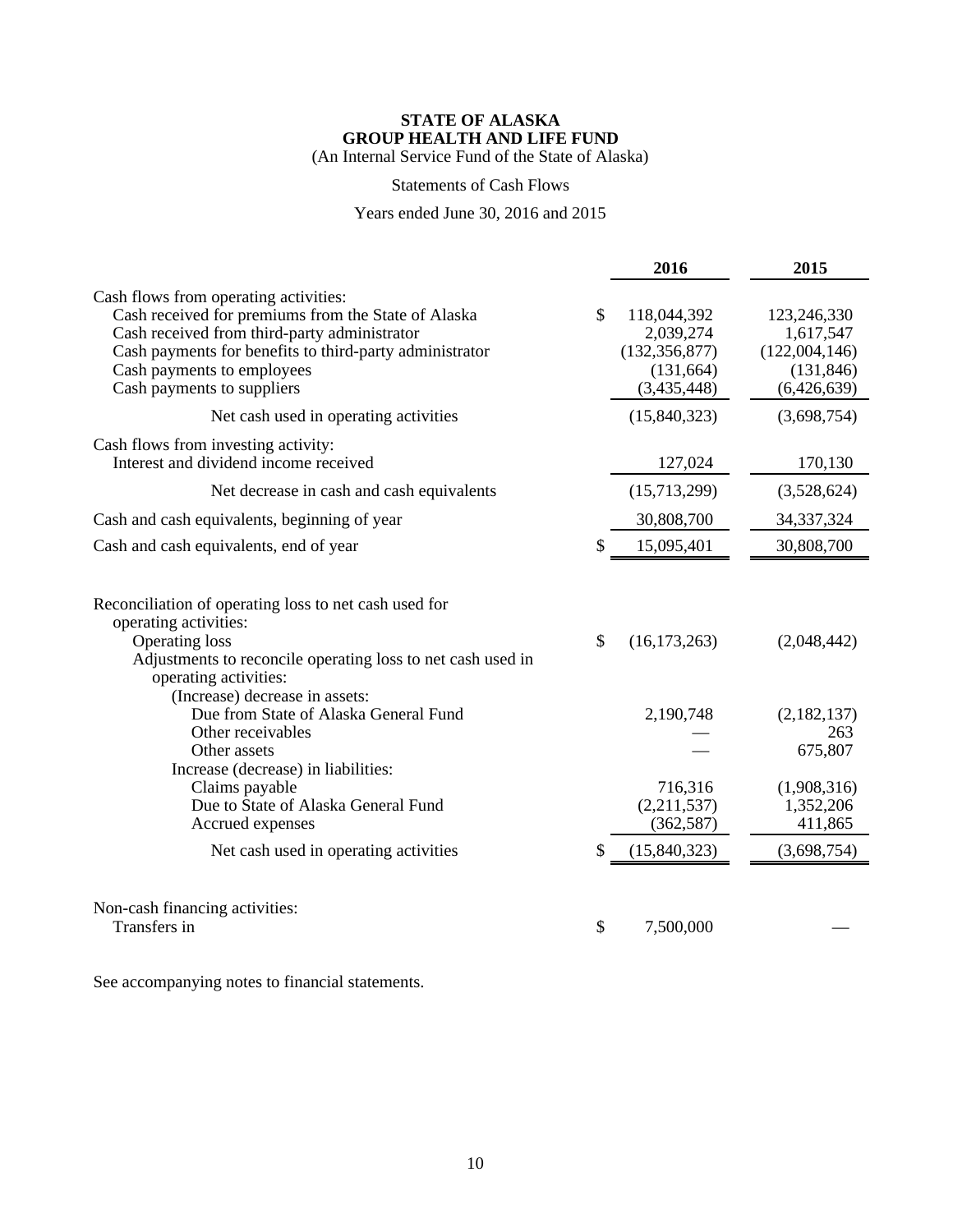Notes to Financial Statements

June 30, 2016 and 2015

### **(1) Description**

The following brief description of the State of Alaska Group Health and Life Fund (the Plan), an Internal Service Fund of the State of Alaska (the State), is provided for general information purposes only. Participants should refer to the Select Benefits Information Booklet for more complete information.

### *General*

The Plan was established on July 1, 1997, to provide self-insured healthcare benefits to eligible employees of the State. The Plan is an internal service fund of the State financial reporting entity and is included as such in the State's Comprehensive Annual Financial Report (CAFR). As of June 30, 2016 and 2015, there were 6,271and 6,586 employees, respectively, excluding dependents, covered by the Plan.

Prior to July 1, 1997, healthcare benefits for state employees were fully insured through the payment of premiums to an insurance company.

### *Benefits*

The Plan offers medical, dental, vision, and audio benefits to eligible state employees and their dependents.

### *Eligibility*

The Plan does not provide benefits to members of the following collective bargaining units, who chose to receive health coverage through a union trust:

- Labor, Trades, and Crafts Unit
- Public Safety Airport Security Unit
- Public Safety Troopers Unit
- Masters, Mates, and Pilots
- General Government Unit

All other permanent and long-term nonpermanent employees of the State are covered by the Plan, including permanent and long-term nonpermanent seasonal and part-time employees who elect coverage.

The Plan also provides coverage for state legislators and elected officials.

### *Flexible Benefits*

Employees who are not covered through a union trust are eligible for flexible healthcare benefits. Under this program, employees are provided benefit credits by the State. Employees can use the benefit credits to purchase the benefits they want. Benefit credits equal the amount that the State contributes towards health benefits for all employees. The amount of benefit credits each employee receives is decided by the legislature and/or the appropriate collective bargaining agreement and can be adjusted each year. Each of the available options offers different benefits or pays benefits at different rates. If the cost of the benefit option selected by an employee exceeds the amount of their benefit credits, the difference is funded by the employee through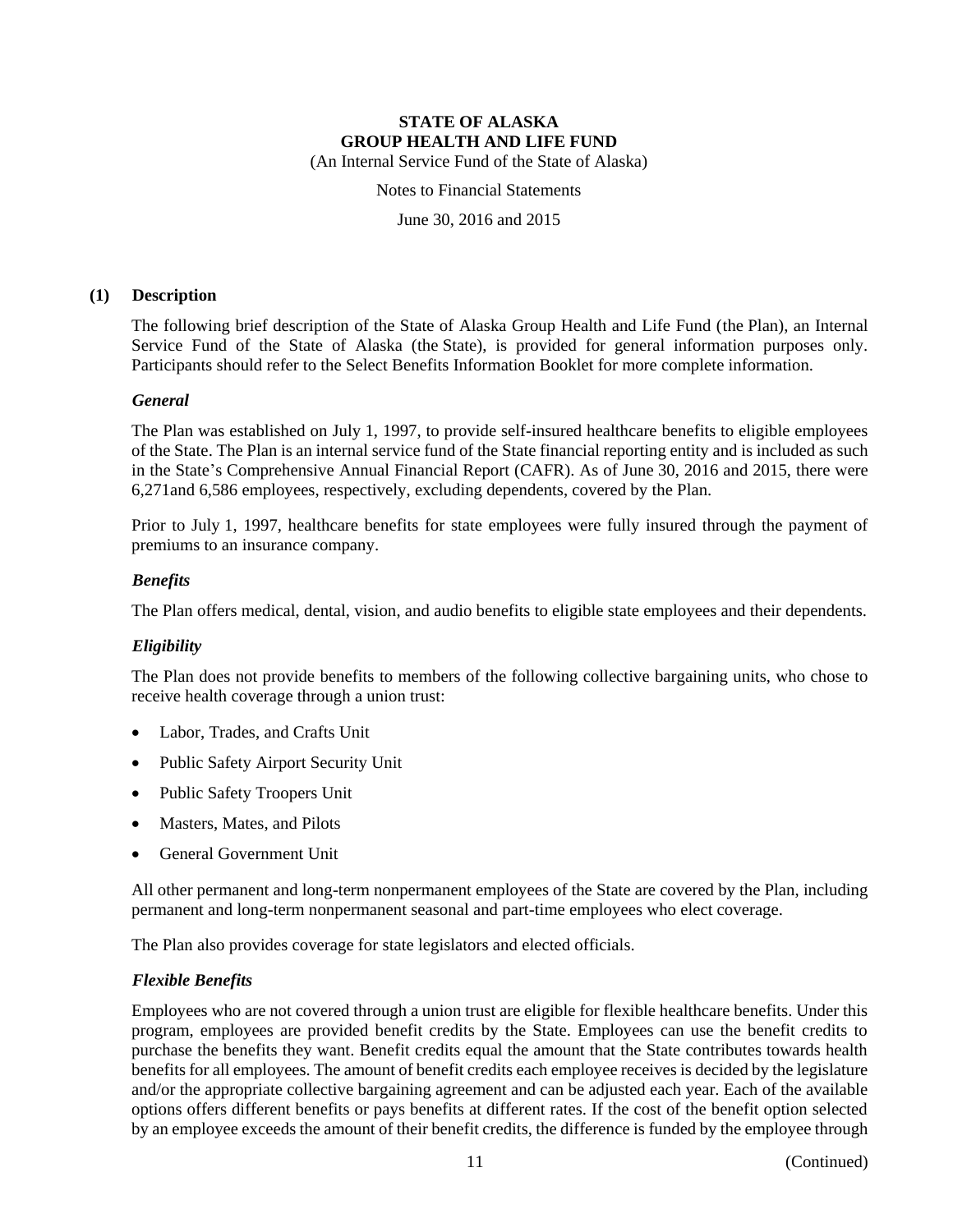Notes to Financial Statements

June 30, 2016 and 2015

pretax payroll deductions. If the cost of the benefit options selected by an employee is less than the amount of their benefit credits, the remaining benefit credits are contributed to a healthcare reimbursement account for that employee.

### **(2) Summary of Significant Accounting Policies**

### *Basis of Accounting*

The Plan's financial statements are prepared using the economic resources measurement focus and the accrual basis of accounting. Insurance premiums are recognized as revenue in the period in which they are due. Benefits are recognized when due and payable.

### *Financial Statement Presentation*

The Plan distinguishes operating revenues and expenses from nonoperating revenues and expenses. Operating revenues and expenses generally result from providing services in connection with the Plan's principal ongoing operations. The principal operating revenues of the Plan are employer and member contributions. Operating expenses for the Plan include benefits and administrative expenses. All revenues and expenses not meeting this definition are reported as nonoperating revenues and expenses.

### *Use of Estimates*

The preparation of financial statements in conformity with U.S. generally accepted accounting principles requires management to make estimates and assumptions that affect the reported amounts of assets and liabilities and disclosure of contingent assets and liabilities at the date of the financial statements and the reported amounts of additions and deductions during the reporting period. Actual results could differ from those estimates.

### *Investments*

The Plan participates in the State General Fund and Other Nonsegregated Investments (GeFONSI) pool. GeFONSI invests in fixed income securities that are valued each business day using an independent pricing service. Money market funds are valued at amortized cost, which approximates fair value.

GeFONSI investment income is distributed to pool participants if prescribed by statute or if appropriated by state legislature.

### *Statements of Cash Flows*

For purposes of reporting cash flows, cash and cash equivalents include the Plan's investment in the GeFONSI at June 30, 2016 and 2015. This investment pool has the general characteristics of a demand deposit account.

### *Administration*

The Plan is administered by the State's Division of Retirement and Benefits (the Division). The Division utilizes the services of claims administrators, Aetna, Moda Health, HealthSmart Benefit Solutions (HealthSmart), and PayFlex to process all medical, dental, and prescription drug claims. Some of the managed-care vision benefits provided by the Plan are administered by Vision Service Plan (VSP).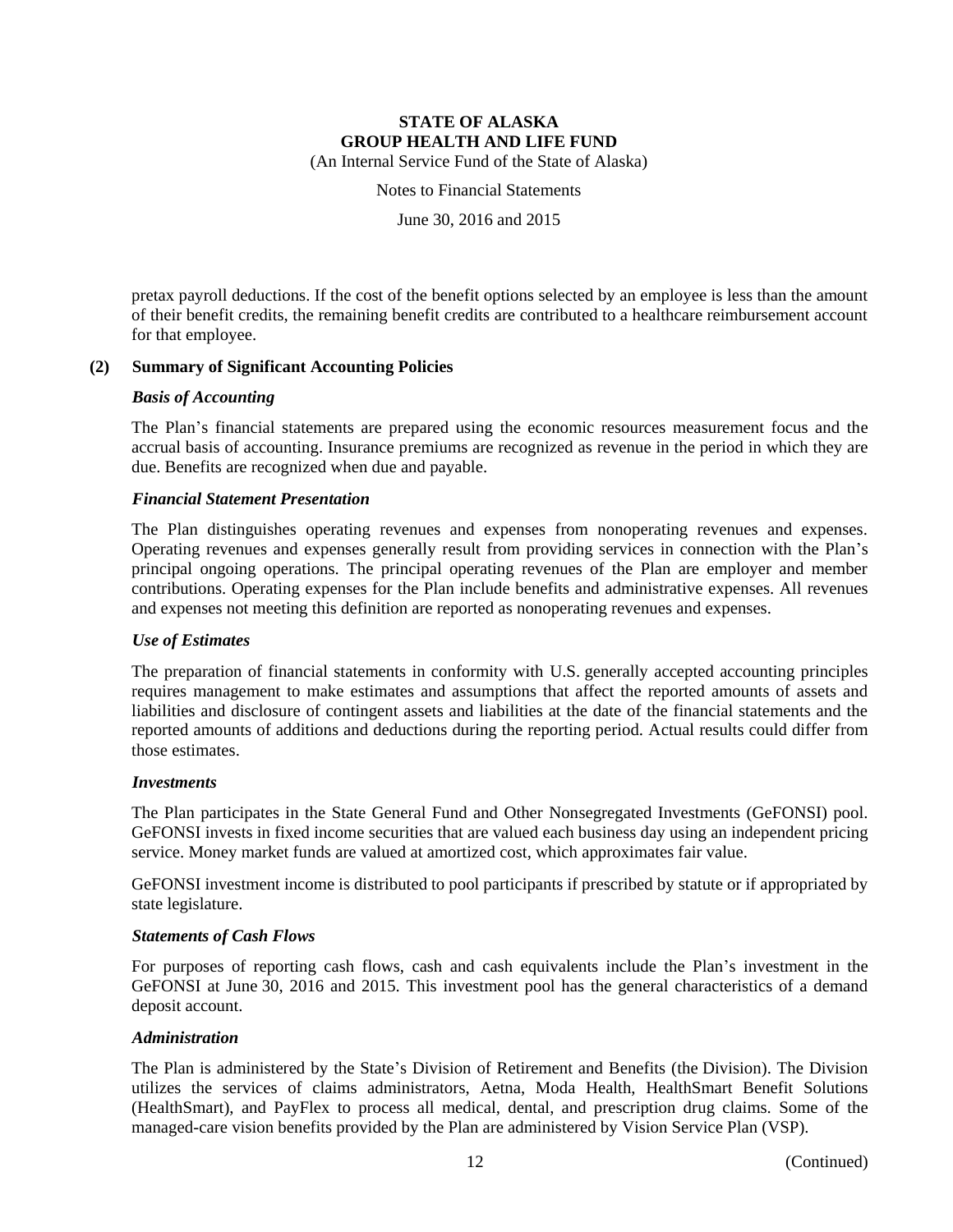Notes to Financial Statements

June 30, 2016 and 2015

### *Funding*

The Plan is self-insured for all benefits. The Plan's funding policy provides for the collection of insurance premiums from employees, if applicable, and the State. Insurance premium amounts are actuarially determined on an annual basis and adjusted as necessary. The State retains the risk of loss of allowable claims.

### *Due from (to) State of Alaska General Fund*

Amounts due from (to) the State of Alaska General Fund represent the amounts paid by the Plan on behalf of others and amounts paid by others on behalf of the Plan.

### *Federal Income Tax Status*

The Plan is an internal service fund of the State financial reporting entity and is included as such in the State's comprehensive annual financial report. The Plan is not subject to federal income tax by virtue of the Plan's status as a governmental entity.

#### **(3) Investments**

The Department of Revenue, Treasury Division (Treasury) has created a pooled environment by which it manages the investments for which the Commissioner has fiduciary responsibility for. Actual investing is performed by investment officers in Treasury or by contracted external investment managers. The fund invests in the State's internally managed GeFONSI pool. The GeFONSI consists of investments in the State's internally managed Short-term Fixed Income Pool, Short-term Liquidity Fixed Income Pool, and the Intermediate-term Fixed Income Pool. The complete financial activity of the funds is shown in the State of Alaska CAFR available from the Department of Administration, Division of Finance.

Assets in the pools are reported at fair value. Investment purchases and sales are recorded on a trade-date basis. Securities are valued each business day using prices obtained from a pricing service.

The accrual basis of accounting is used for investment income and GeFONSI investment income is distributed to pool participants monthly if prescribed by statute or if appropriated by the state legislature. Income in the Short-term, Short-term Liquidity, and Intermediate-term fixed income pools is allocated to pool participants daily on a pro rata basis.

At June 30, 2016, the Plan's share of pool investments was as follows:

GeFONSI balance \$ 15,095,401

For additional information on interest rate risk, credit risk, foreign exchange, derivatives, fair value, and counterparty credit risk, see the separately issued report on the Invested Assets of the Commissioner of Revenue at http://treasury.dor.alaska.gov/Investments/Annual-Investment-Reports.aspx.